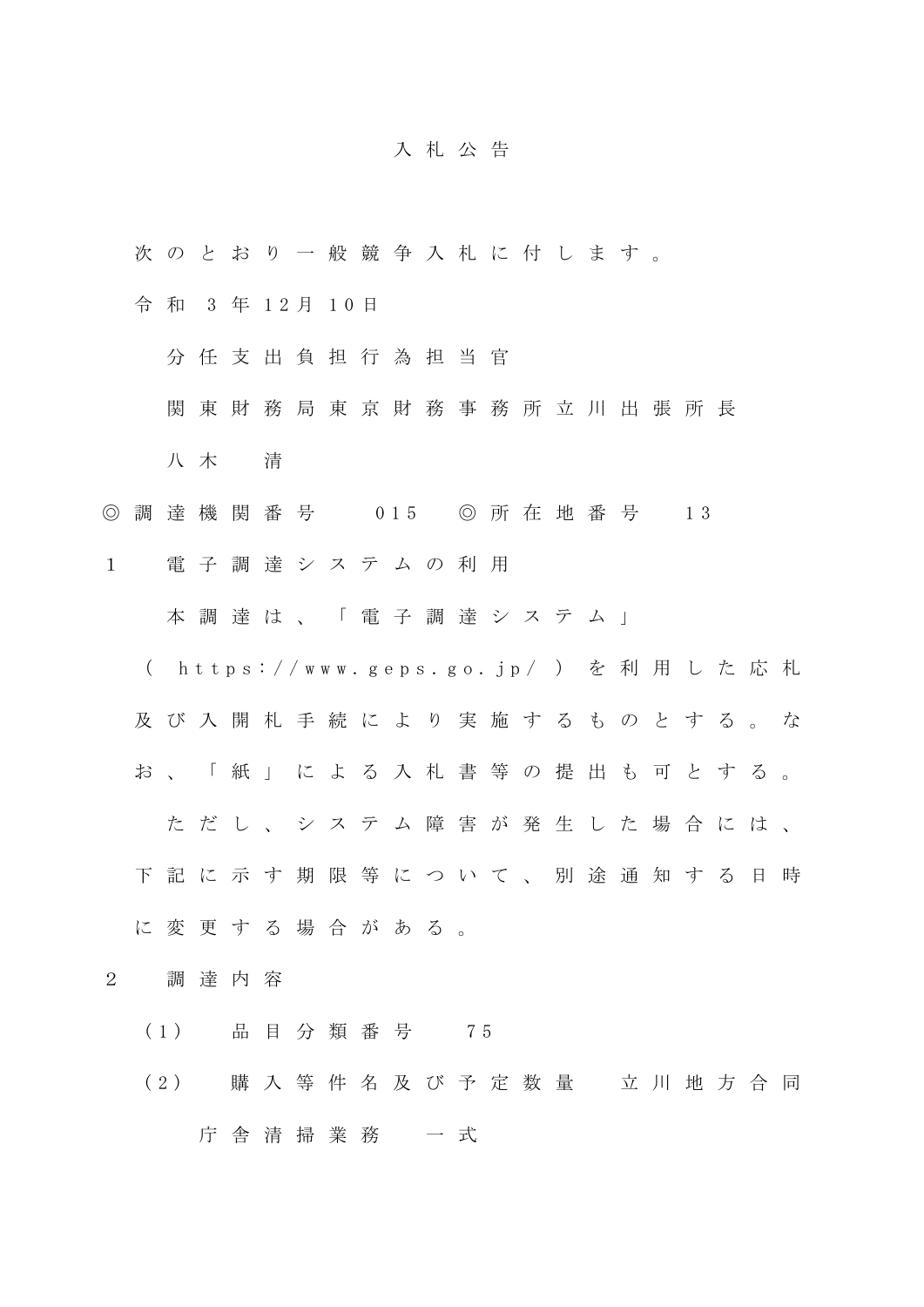- ( 3 ) 調達件名の特質等 入札説明書による 。 ( 4 ) 履 行 期 間 令 和 4 年 4 月 1 日から令 和 7 年 3 月 3 1 日までの間
- ( 5 ) 履 行 場 所 入札説明書による 。
- ( 6 ) 入札方法 仕様書記載の業務一式の総額 で入札し、予定価格の範囲内で、なおか つ 、最低価格をもって有効な入札を行った 者を落札者とする。なお、落札決定に当た っては、入札書に記載された金額に当該金 額の100分の10に相当する額を加算し た金額(当該金額に1円未満の端数がある ときは、その端数金額を切り捨てた金額) をもって落札価格とするので、入札者は、 消費税及び地方消費税に係る課税業者であ るか免税業者であるかを問わず、見積もっ た金額の110分の100に相当する金額 を入札書に記載すること (当該金額に1円 未満の端数があるときは、その端数金額を 記載しないものとする。)。
- 3 競争参加資格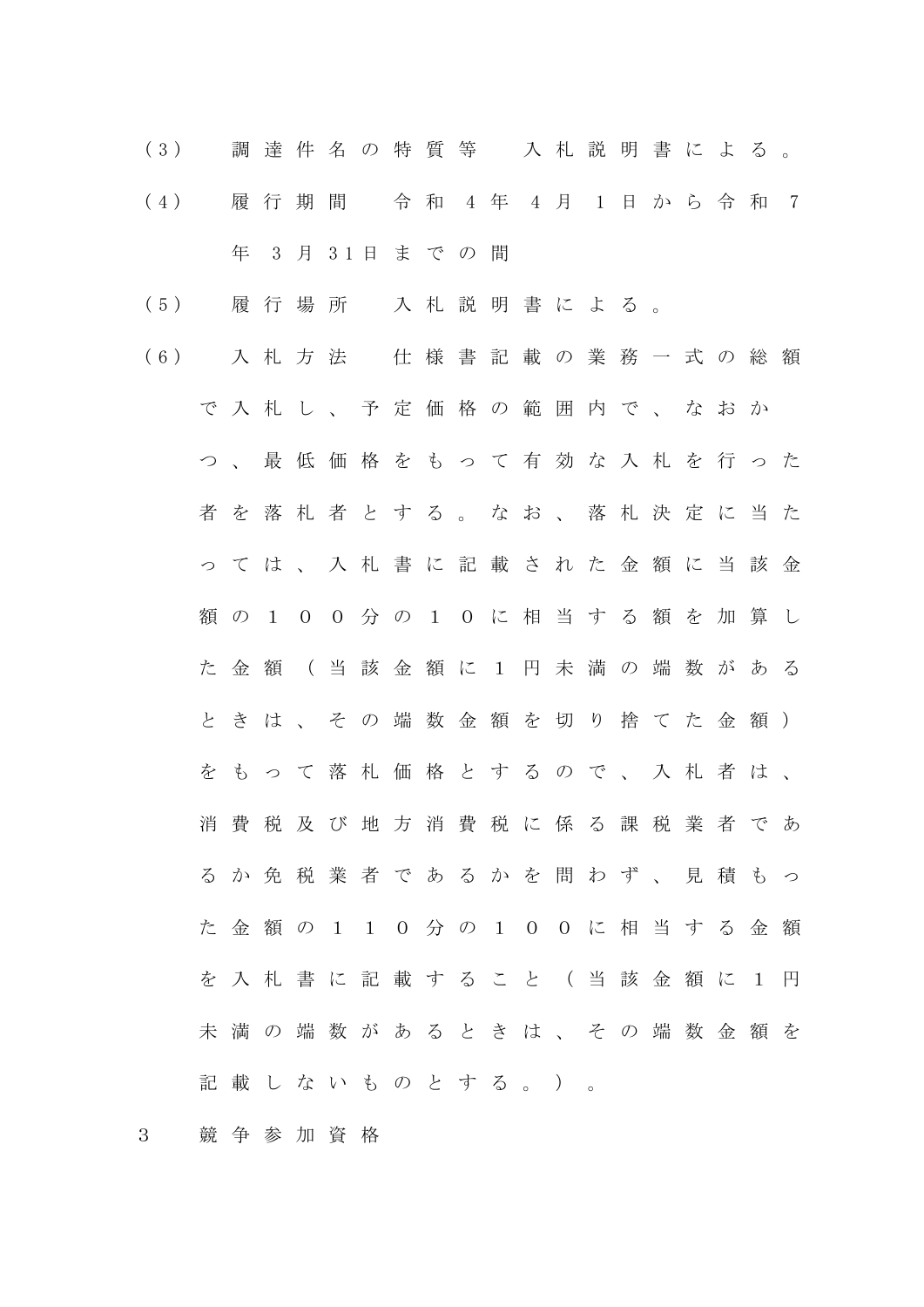( 1 ) 予算決算及び会計令第 7 0 条の規定に該当 しない者であること。なお、未成年者 、 被 保佐人又は被補助人であって、契約締結の ために必要な同意を得ている者は、同条 中、特別の理由がある場合に該当する 。 ( 2 ) 予算決算及び会計令第 7 1 条の規定に該当 しない者であること。 ( 3 ) 令和元・ 2 ・ 3 ( 平 成 3 1 ・ 3 2 ・ 3 3 ) 年 度 財務省競争参加資格(全省庁統一資格)に おいて、資格の種類が「役務の提供等(建 物管理等各種保守管理) 」 で 「 A 」 、 「B」、「C」 又は「 D 」 の等級に格付け され、関東・甲信越地域の競争参加資格を 有する者、又は当該競争参加資格を有して いない者で、入札参加申し込み期限までに 競争参加資格審査を受け、競争参加資格者 名簿に登載された者であること。 なお、競 争参加資格の申請は、「競争参加者の資格 に関する公示」 ( 令 和 2 年 3 月 3 1 日 付 官 報 ) に記載されている時期及び場所で受け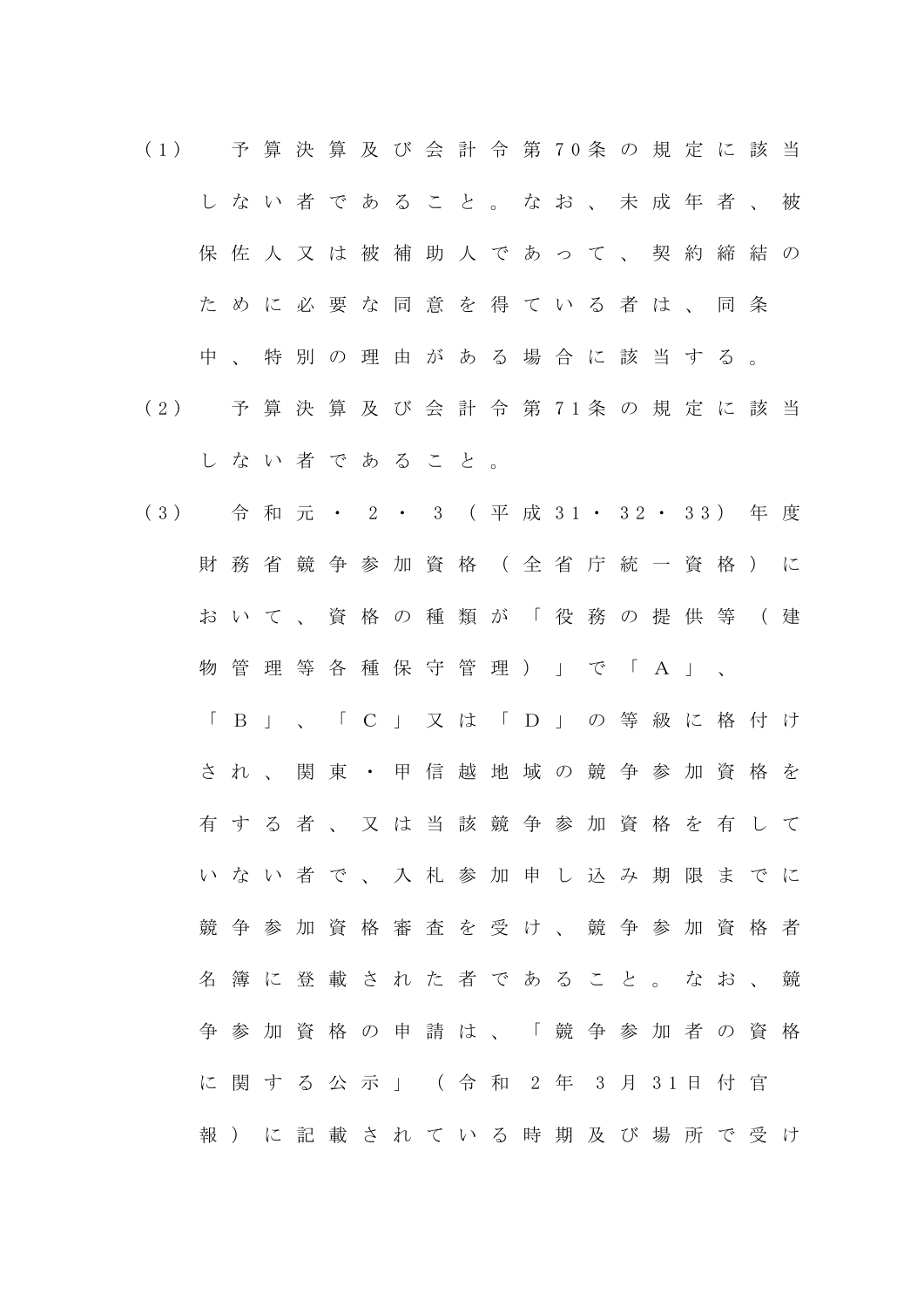付ける。

- (4) 当該地方支分部局の所属担当官と締結し た契約に関し、契約に違反し、又は同担当 官が実施した入札の落札者となりながら、 正当な理由なくして契約を拒み、ないしは 入札等当該地方支分部局の業務に関し不正 又は不誠実な行為をし、契約の相手方とし て不適当であると認められる者でないこ と 。
- ( 5 ) 各省各庁から指名停止等を受けていない 者(分 任支出負担行為担当官が特に認める 者を含む。)であること。
- ( 6 ) 経営の状況又は信用度が極度に悪化して いないと認められる者であり、適正な契約 の履行が確保される者であること。
- ( 7 ) 建築物における衛生的環境の確保に関す る法律第 1 2 条 の 2 の規定に基づく「建築物 清掃業」又は「建築物環境衛生総合管理 業」の登録を受けている者であること。 ( 8 ) 入札説明書の交付を受けた者であるこ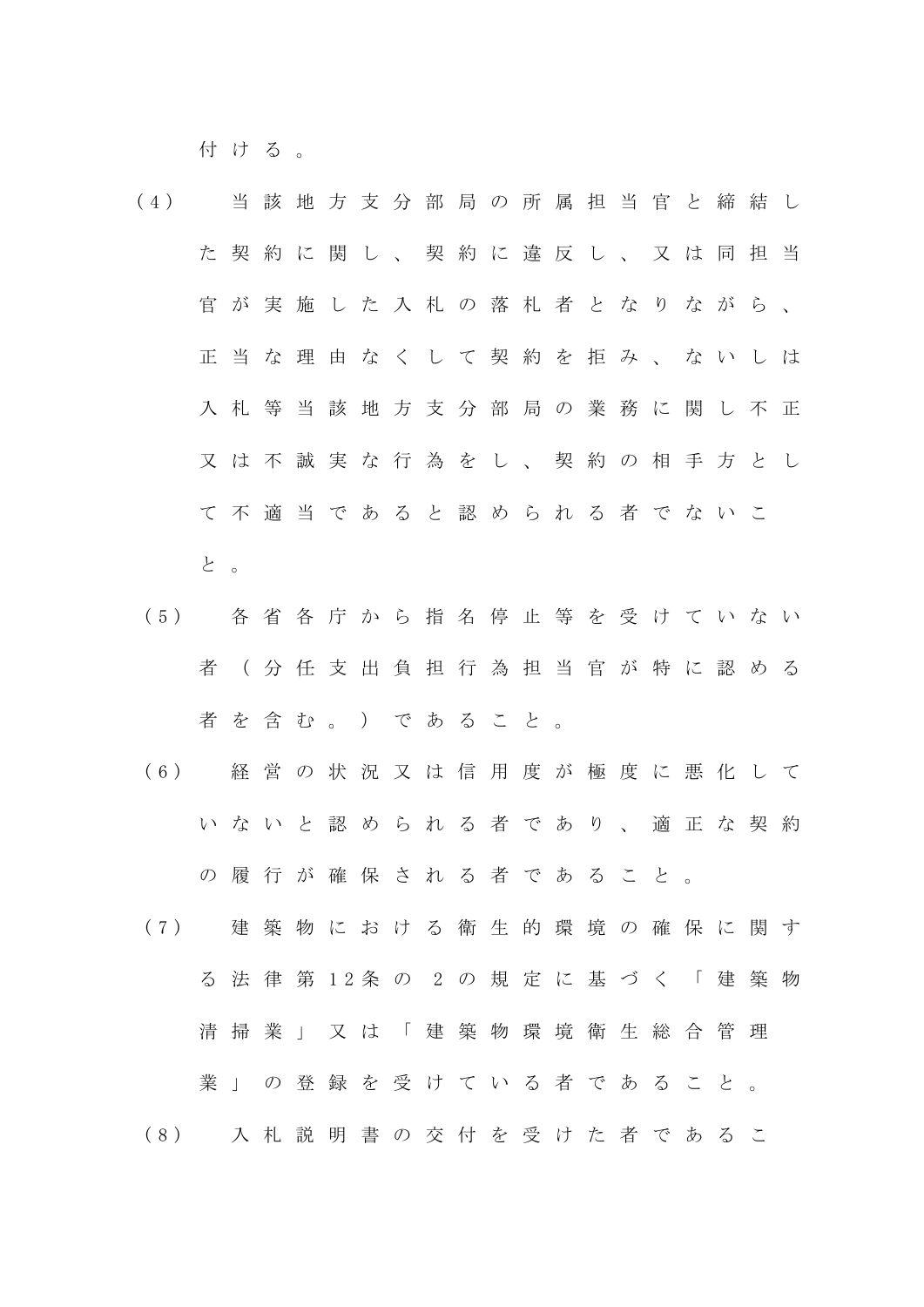と 。

(9) 競争に参加するために必要な競争参加申 込書を受領期限までに提出し、その審査に 合格した者であること 。

4 入札書の提出場所等

- ( 1 ) 入札書の提出場所、契約条項を示す場 所、入札説明書の交付場所及び問い合わせ 先
	- 〒 190-8575 東京都立川市緑町 4-2

立 川 地 方 合 同 庁 舎 7 階

関東財務局 東 京 財務事務所 立川出張所管財

課 合同庁舎管理係 谷川 知弘 電話

0 4 2 - 5 2 4 - 2 1 9 5 メールアドレス

g o c h o . t a c h i k a w a @ k t . l f b - m o f . g o . j p

( 2 ) 入札説明書の交付方法 本公告の日から 上 記 ( 1 ) の 交 付 場 所 に て 交 付 す る 。 電 子 メールによる交付を希望する場合は、上記 のメールアドレスにその旨連絡すること。 ( 3 ) 入札申込期限

令 和 4 年 1 月 3 1 日 1 7 時 0 0 分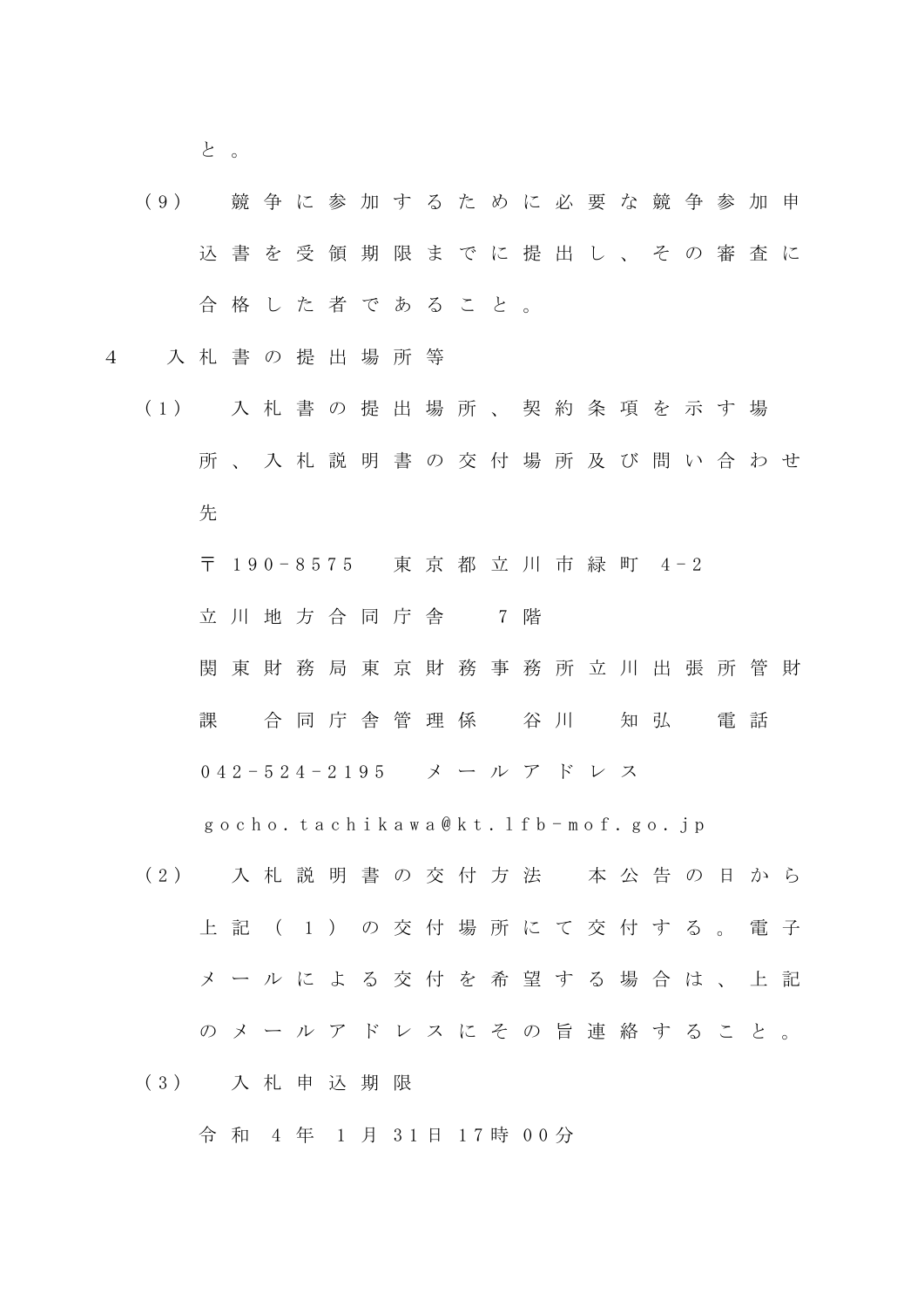( 4 ) 入札書の受領期限

令 和 4 年 2 月 7 日 1 7 時 0 0 分

( 5 ) 開札の日時及び場所

令 和 4 年 2 月 8 日 1 0 時 0 0 分

関東財務局東京財務事務所立川出張所

- 5 その他
	- ( 1 ) 入札及び契約手続において使用する言語 及び通貨 日本語及び日本国通貨に限る。 ( 2 ) 入札保証金及び契約保証金 免 除 。 な お、契約保証金の免除に当たっては、落札 者が契約締結の際に令和4・5・6年度財 務省競争参加資格(全省庁統一資格)を有 していることを条件とする。

( 3 ) 入札の 無 効 本公告に示した競争参加資

格のない者の提出した入札書及び入札に関

する条件に違反した入札書は無効とする。

- (4) 契約書作成の要否 要。
- ( 5 ) 落札者の決定方法
	- ① 予算決算及び会計令第 7 9 条の規定に基 づいて作成された予定価格の制限の範囲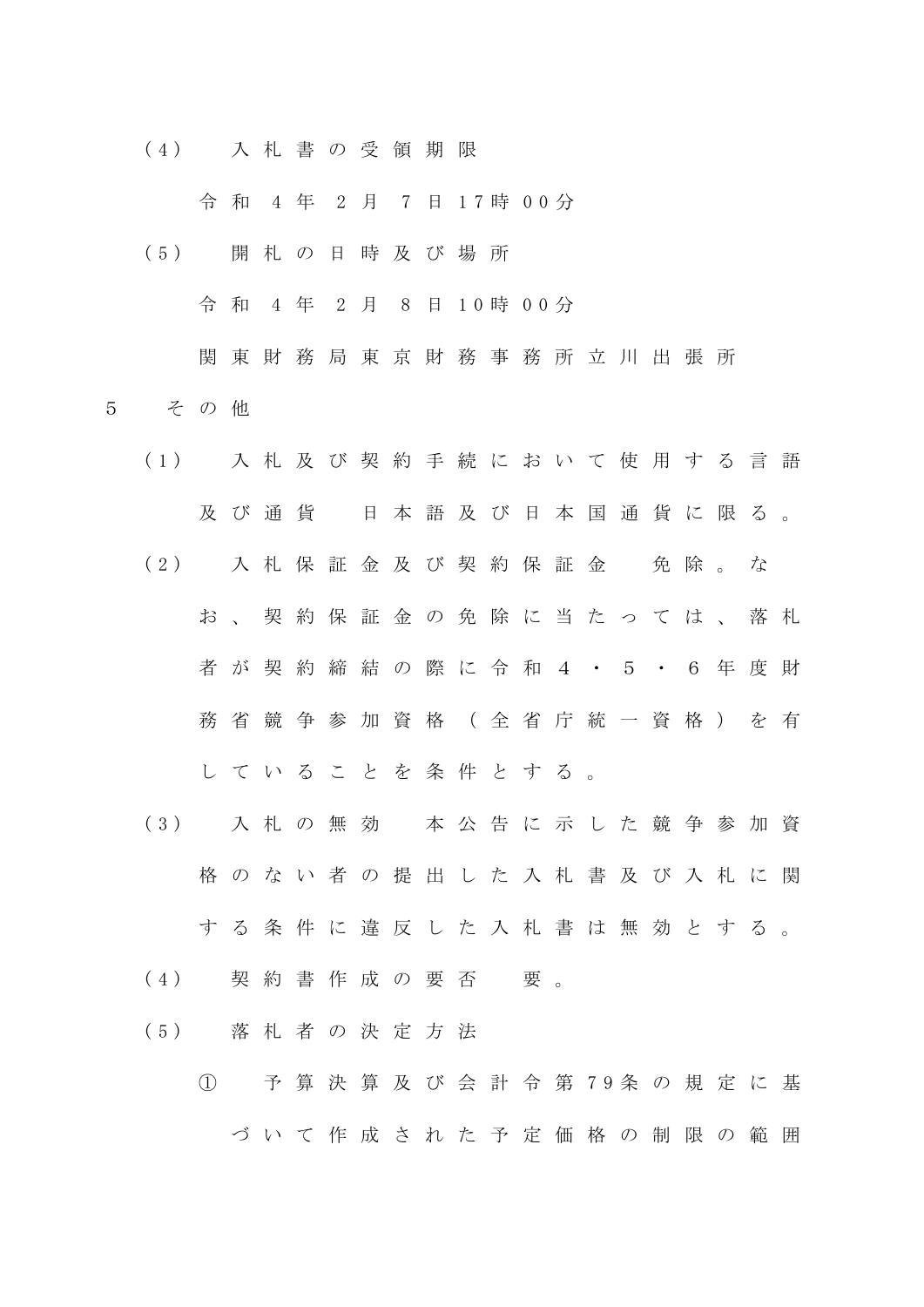|  |  |  |  | 内 で 最 低 の 価 格 を も っ て 有 効 な 入 札 を 行 |  |  |  |  |  |
|--|--|--|--|-------------------------------------|--|--|--|--|--|
|  |  |  |  | っ た 者 を 落 札 者 と す る 。 た だ し 、 予 算 決 |  |  |  |  |  |
|  |  |  |  | 算 及 び 会 計 令 第 85条 に よ る 基 準 を 適 用 す |  |  |  |  |  |
|  |  |  |  | るので入札執行責任者は入札の結果を保                  |  |  |  |  |  |
|  |  |  |  | 留する場合がある。この場合、入札参加                  |  |  |  |  |  |
|  |  |  |  | 者は当局の行う事情聴取等の調査に協力                  |  |  |  |  |  |
|  |  |  |  | しなければならない。                          |  |  |  |  |  |

- ② 次の場合には、予定価格の制限の範囲 内の価格をもって入札した他の者のうち 最低の価格をもって入札した者を落札者 とすることがある。
	- イ.上記①のただし書きによる調査の結 果、当該契約の内容に適合した履行が されないおそれがあると認められる場 合 。
	- ロ.公正な取引の秩序を乱すこととなる おそれがあって著しく不適当であると 認められる場合。

( 6 ) その他 詳細は入札説明書による。

6 S u m m a r y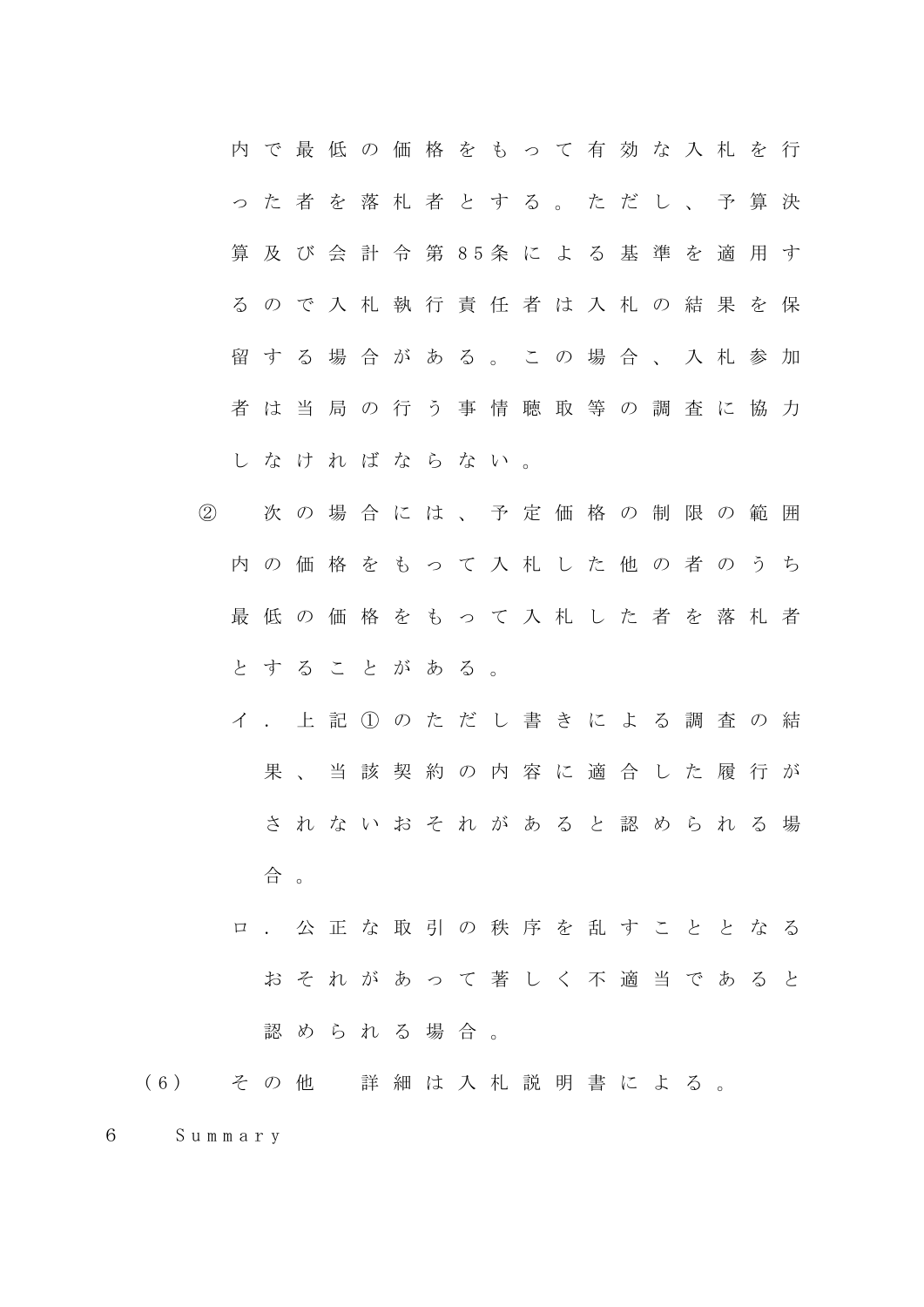- (1) Official in charge of disbursement of the procuring entity : YAGI Kiyoshi, Director of Tachikawa Sub-Office of the Tokyo Local Finance Office.
- (2) Classification of the services to be p r o c u r e d : 7 5
- (3) Nature and quantity of the services to be required : Cleaning of Tachikawa Local Common Government Building.
- (4) Service period : From April 1, 2022 t h r o u g h M a r c h 3 1 , 2 0 2 5 .
- (5) Service place : As in the tender do cumentation.
- (6) Qualification for participating in the t e n d e r i n g p r o c e d u r e s : S u p p l i e r s eligible for participating in the p r o p o s e d t e n d e r a r e t h o s e w h o s h a l l : ① N o t c o m e u n d e r A r t i c l e 7 0 o f t h e Cabinet Order concerning the Budget, Auditing and Accounting.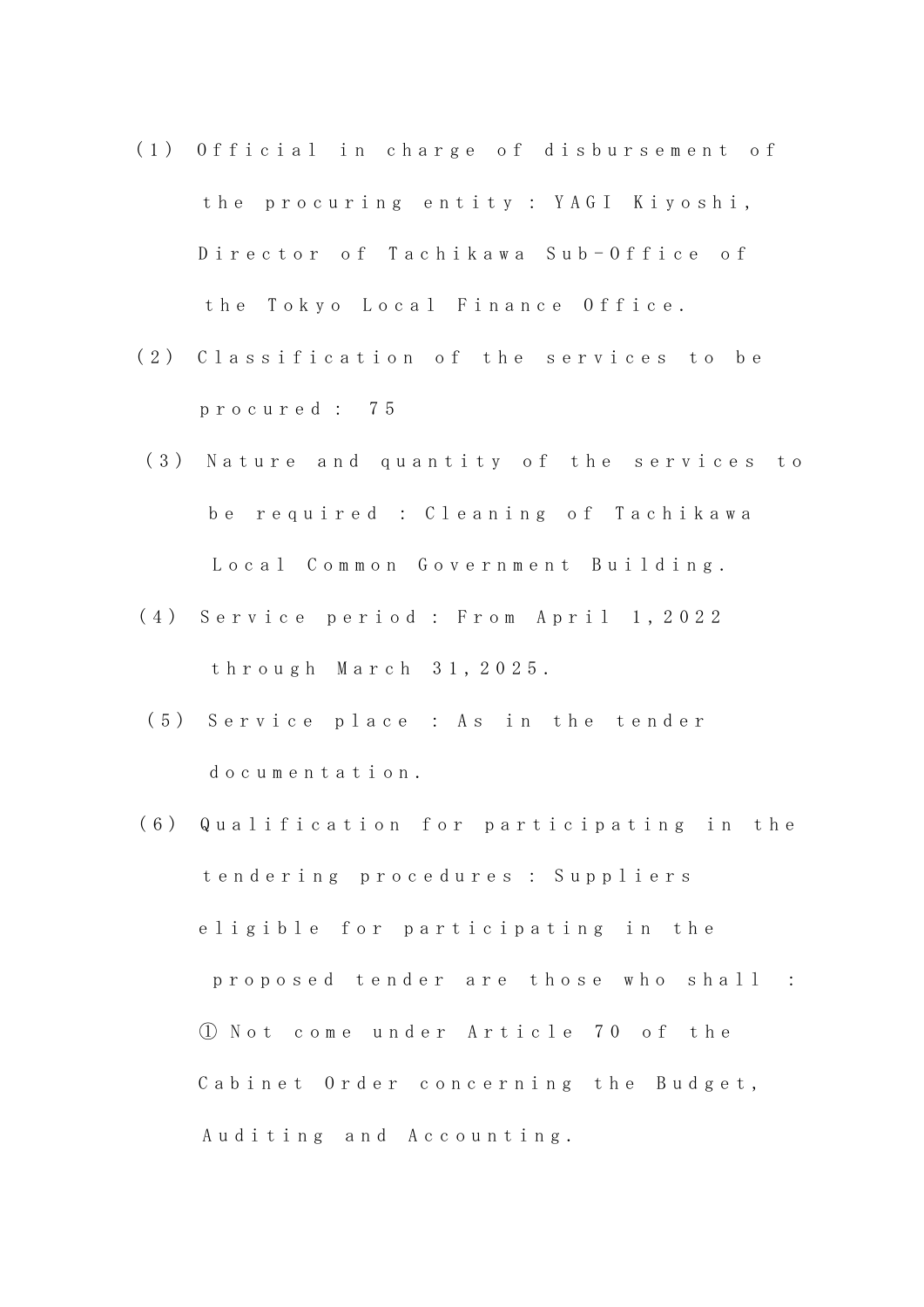Furthermore, minors, Person under Conservatorship or Person under Assistance that obtained the consent n e c e s s a r y f o r c o n c l u d i n g a c o n t r a c t may be applicable under cases of special reasons within the said c l a u s e .

② N o t c o m e u n d e r A r t i c l e 7 1 o f t h e Cabinet Order concerning the Budget, Auditing and Accounting.

③ H a v e G r a d e A , B , C o r D i n " P r o v i s i o n o f s e r v i c e s ( b u i l d i n g management and maintenance)" in the Kanto-Koshinetsu district, in terms of the qualification for participating in t e n d e r s b y Ministry of Finance (Single qualification for every ministry and agency) in the fiscal years 2019, 2020 a n d 2 0 2 1 .

④ N o t t h o s e w h o a r e j u d g e d t o b e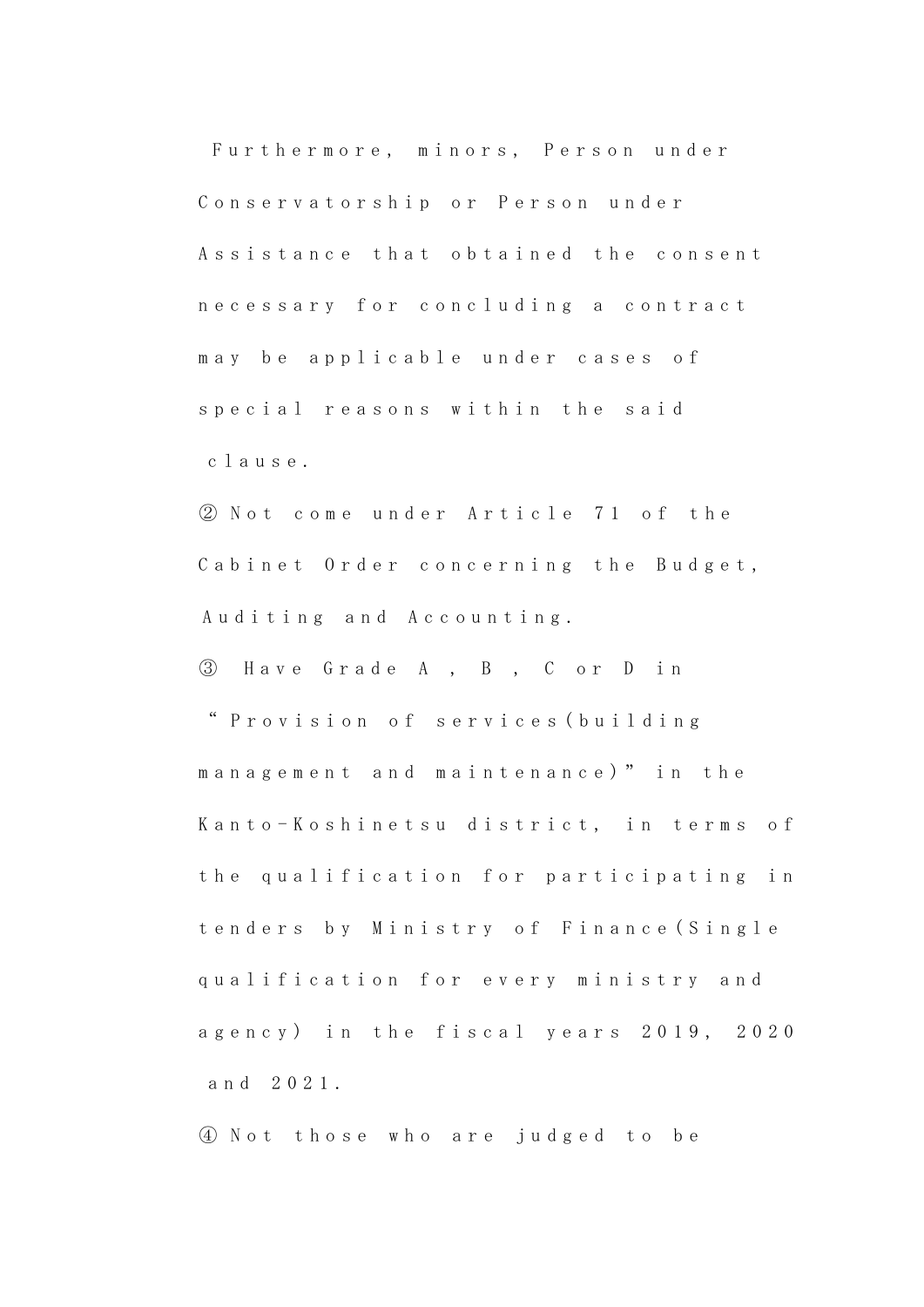in a p p r o p r i a t e a s the other party to a contract on account of having violated any of the clauses of contract and illegal or unfair act previously made with an official in charge of any of the relevant local bureaus, or branch bureaus, or divisions, or offices. ⑤ N o t b e s u s p e n d e d b y g o v e r n m e n t offices or agencies from participating in tendering procedures and winning nomination for a successful bidder.

 $(7)$  Time-limit for offer: 17:00,

January 31, 2022.

- $(8)$  Time-limit for tender : 17:00, February 7, 2022.
- (9) Contact point for the notice: TANIGAWA Tomohiro, Special Staff Section for Common Building for Government Offices, Tachikawa Sub-Office of the Tokyo Local Finance